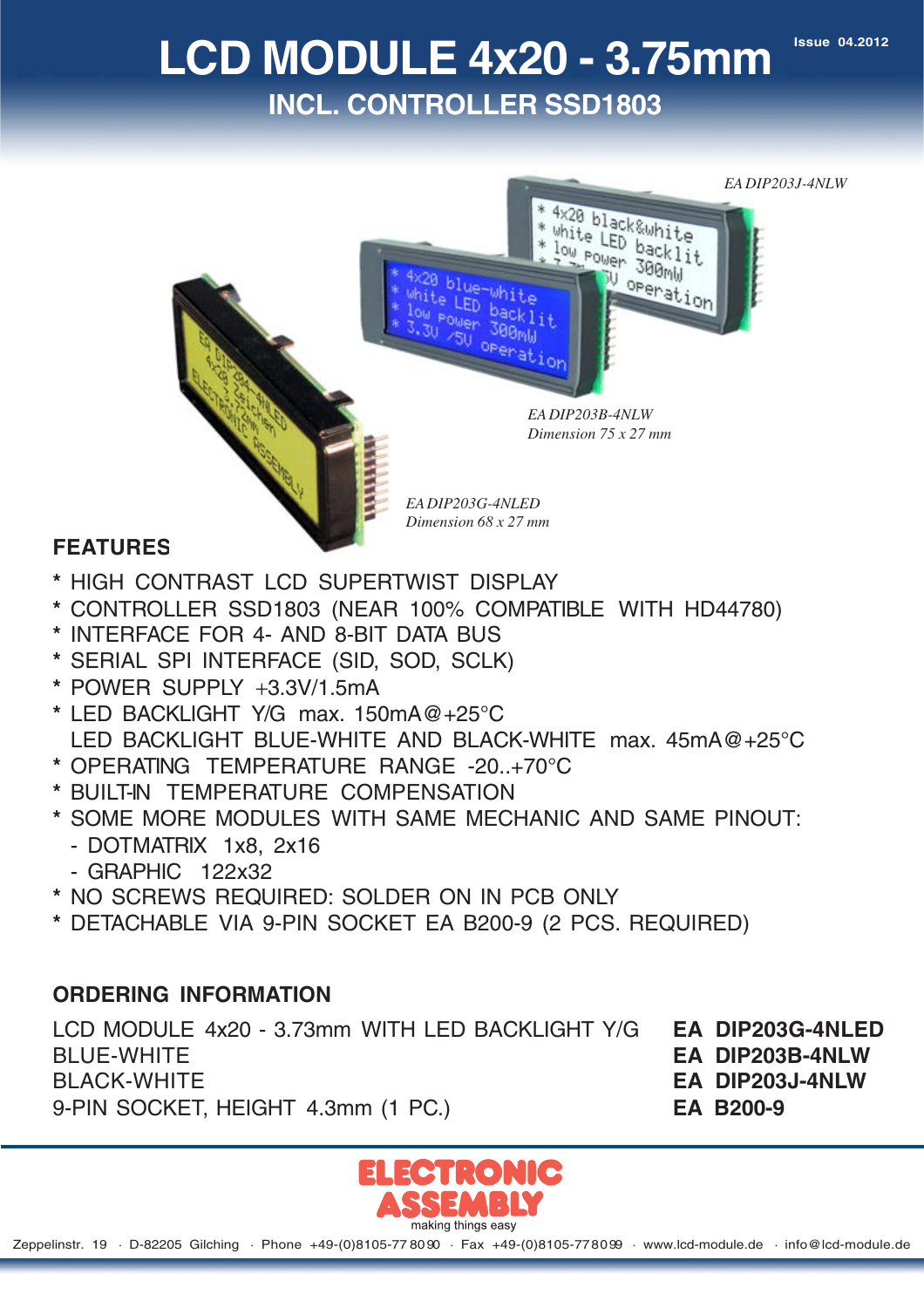#### **PINOUT**

| Pin | Symbo          | Level                    | <b>Function</b>            | Pin | Symbo                            | Level | <b>Function</b>             |
|-----|----------------|--------------------------|----------------------------|-----|----------------------------------|-------|-----------------------------|
| 1   | VSS            |                          | Power Supply 0V (GND)      | 10  | D <sub>3</sub>                   | H/L   | Display Data                |
| 2   | <b>VDD</b>     | н                        | Power Supply +3.3V         | 11  | D4 (D0)                          | H/L   | Display Data                |
| 3   | <b>VEE</b>     | $\overline{\phantom{a}}$ | Contrast adjustment, input | 12  | D <sub>5</sub> (D <sub>1</sub> ) | H/L   | Display Data                |
| 4   | RS (CS)        | H/L                      | H=Data, L=Command          | 13  | D6 (D2)                          | H/L   | Display Data                |
| 5   | R/W<br>(SID)   | H/L                      | H=Read. L=Write            | 14  | D7 (D3)                          | H/L   | Display Data, MSB           |
| 6   | $E$ (SCLK)     | н                        | Enable (falling edge)      | 15  |                                  | ٠     | NC (see EA DIP122-5N)       |
| 7   | DO (SOD)       | H/L                      | Display Data, LSB          | 16  | <b>RES</b>                       | L     | Reset (internal Pullup 10k) |
| 8   | D1             | H/L                      | Display Data               | 17  | A                                | ۰     | LED B/L+ Resistor required  |
| 9   | D <sub>2</sub> | H/L                      | Display Data               | 18  | C                                | ٠     | LED B/L-                    |

### **BACKLIGHT**

Using the LED backlight requires an current source or external current-limiting resistor. Forward voltage for yellow/green backlight is 3.9~4.2V and for white LED backlight is 3.0~3.6V. Please take care of derating for  $T_{\mathrm{a}}$ >+25°C.

Note: Do never connect backlight direct to 5V; this may destroy backlight immediately !

### **TABEL OF COMMAND (SSD1803, IE=HIGH)**

|                                      |                                      |                                                                                                                                                                                                   |                                                                                  |                                                                                                                 |                   | C ode    |          |                |                      |                 |                |                                                                                                                                                                                                                                                        | <b>Execute</b>          |
|--------------------------------------|--------------------------------------|---------------------------------------------------------------------------------------------------------------------------------------------------------------------------------------------------|----------------------------------------------------------------------------------|-----------------------------------------------------------------------------------------------------------------|-------------------|----------|----------|----------------|----------------------|-----------------|----------------|--------------------------------------------------------------------------------------------------------------------------------------------------------------------------------------------------------------------------------------------------------|-------------------------|
| <b>Instruction</b>                   | RE<br>Bit                            | <b>RS</b>                                                                                                                                                                                         | R/W                                                                              | DB<br>$\overline{7}$                                                                                            | DB<br>6           | DB<br>5  | DB<br>4  | <b>DB</b><br>3 | DB<br>$\overline{2}$ | DB<br>1         | DB<br>$\Omega$ | <b>Description</b>                                                                                                                                                                                                                                     | <b>Time</b><br>(270kHz) |
| <b>Clear Display</b>                 |                                      | $\Omega$                                                                                                                                                                                          | 0                                                                                | 0                                                                                                               | $\Omega$          | $\Omega$ | $\Omega$ | 0              | $\Omega$             | $\Omega$        | 1              | Clears all display and returns the cursor to the<br>home position (Address 0).                                                                                                                                                                         | 1.53ms                  |
| <b>Cursor At Home</b>                | 0                                    | $\Omega$                                                                                                                                                                                          | $\mathbf 0$                                                                      | 0                                                                                                               | $\mathbf 0$       | 0        | $\Omega$ | 0              | $\Omega$             | 1               | $\star$        | Returns the Cursor to the home position (Address<br>0). Also returns the display being shifted to the<br>original position. DD RAM contents remain<br>unchanged.                                                                                       | 1.53ms                  |
| <b>Power Down</b><br>Mode            | 1                                    | Set Power down mode bit.<br>$\mathbf 0$<br>$\mathbf 0$<br><b>PD</b><br>$\Omega$<br>0<br>0<br>0<br>0<br>$\mathbf 0$<br>$\mathbf{1}$<br>PD=0: powerdown mode disable<br>PD=1: powerdown mode enable |                                                                                  |                                                                                                                 | $39µ$ s           |          |          |                |                      |                 |                |                                                                                                                                                                                                                                                        |                         |
|                                      | $\Omega$                             | $\Omega$                                                                                                                                                                                          | 0                                                                                | 0                                                                                                               | 0                 | 0        | $\Omega$ | 0              | 1                    | I/D             | S              | Cursor moving direction (I/D=0: dec; I/D=1: inc)<br>shift enable bit (S=0: disable; S=1: enable shift)                                                                                                                                                 | $39\mu s$               |
| <b>Entry Mode Set</b>                | $\mathbf{1}$                         | $\mathbf 0$                                                                                                                                                                                       | 0                                                                                | 0                                                                                                               | 0                 | 0        | $\Omega$ | 0              | 1                    | 1               | <b>BID</b>     | Segment bidirectional function<br>(BID=0: Seg1->Seg60; BID=1: Seg60->Seg1)                                                                                                                                                                             | $39\mu s$               |
| Display On/Off<br>Control            | 0                                    | $\mathbf 0$                                                                                                                                                                                       | 0                                                                                | 0                                                                                                               | 0                 | 0        | $\Omega$ | 1              | D                    | C               | B              | D=0: display off; D=1: display on<br>C=0: cursor off; C=1: cursor on<br>B=0: blink off; B=1: blink on                                                                                                                                                  | $39µ$ s                 |
| extended<br><b>Function Set</b>      | 1                                    | 0                                                                                                                                                                                                 | 0                                                                                | 0                                                                                                               | 0                 | 0        | $\Omega$ | 1              |                      | <b>FW BW NW</b> |                | FW=0: 5-dot font width: FW=1: 6-dot font width<br>BW=0: normal cursor; BW=1: inverting cursor<br>NW=0: 1- or 2-line (see N); NW=1: 4-line display                                                                                                      | $39\mu s$               |
| <b>Cursor / Display</b><br>Shift     | $\Omega$                             | $\Omega$                                                                                                                                                                                          | $\Omega$                                                                         | 0                                                                                                               | $\Omega$          | $\Omega$ | 1        | S/C R/L        |                      | $\star$         |                | Moves the Cursor or shifts the display<br>S/C=0: cursor Shift; S/C=1: display shift<br>R/L=0: shift to left; R/L=1: shift to right                                                                                                                     | $39µ$ s                 |
| <b>Scroll Enable</b>                 | 1                                    | $\mathbf 0$                                                                                                                                                                                       | 0                                                                                | 0                                                                                                               | 0                 | 0        | 1        | H4             | H <sub>3</sub>       | H <sub>2</sub>  | H1             | Determine the line for horizontal scroll                                                                                                                                                                                                               | $39µ$ s                 |
| <b>Function Set</b>                  | $\Omega$                             | $\Omega$                                                                                                                                                                                          | $\Omega$                                                                         | $\Omega$                                                                                                        | $\Omega$          | 1        | DL       | N              |                      | RE DH           | <b>RE</b>      | sets interface data length (DL=0:4-bit; DL=1:8-bit)<br>number of display lines (N=0: 1-line; N=1: 2-line)<br>extension register (RE= 0/1)<br>scroll/shift (DH=0: dot scroll; DH=1: display shift)<br>reverse bit (REV=0:normal; REV=1:inverse display) | $39\mu s$               |
|                                      | $\mathbf{1}$                         | $\mathbf 0$                                                                                                                                                                                       | 0                                                                                | 0                                                                                                               | 0                 | 1        | DL       | N              | RE                   | <b>BE LP</b>    |                | CG-/SEG-RAM blink (BE=0: disable; BE=1: enable)<br>LP=0: normal mode; LP=1: low power mode                                                                                                                                                             | $39\mu s$               |
| <b>CG RAM</b><br><b>Address Set</b>  | $\Omega$                             | $\Omega$                                                                                                                                                                                          | 0                                                                                | 0                                                                                                               | 1                 |          |          | AC             |                      |                 |                | Sets the CG RAM address. CG RAM data is sent<br>and received after this setting.                                                                                                                                                                       | $39\mu s$               |
| <b>SEG RAM</b><br><b>Address Set</b> | 1                                    | $\Omega$                                                                                                                                                                                          | $\Omega$                                                                         | 0                                                                                                               | 1                 | $\star$  | $\star$  |                | AC                   |                 |                | Sets the SEG RAM address. SEG RAM data is sent<br>and received after this setting.                                                                                                                                                                     | $39\mu s$               |
| <b>DD RAM</b><br><b>Address Set</b>  | AC<br>0<br>1<br>0<br>$\Omega$        |                                                                                                                                                                                                   | Sets the DD RAM address. DD RAM data is sent<br>and received after this setting. | $39\mu s$                                                                                                       |                   |          |          |                |                      |                 |                |                                                                                                                                                                                                                                                        |                         |
| <b>Set Scroll</b><br>Quantity        | $\Omega$<br>SΟ<br>1<br>$\Omega$<br>1 |                                                                                                                                                                                                   | Sets the quantity of horizontal dot scroll (DH=0)                                | $39\mu s$                                                                                                       |                   |          |          |                |                      |                 |                |                                                                                                                                                                                                                                                        |                         |
| Busy Flag /<br><b>Address Read</b>   | BF<br>0<br>AC<br>1                   |                                                                                                                                                                                                   |                                                                                  | Reads Busy flag (BF) indicating internal operation is<br>being performed and reads address counter<br>contents. |                   |          |          |                |                      |                 |                |                                                                                                                                                                                                                                                        |                         |
| <b>Write Data</b>                    |                                      | 1                                                                                                                                                                                                 | $\Omega$                                                                         |                                                                                                                 | <b>Write Data</b> |          |          |                |                      |                 |                | Writes data into internal RAM<br>(DD RAM / CG RAM / SEGRAM)                                                                                                                                                                                            | $43µ$ s                 |
| <b>Read Data</b>                     | $\star$                              | 1                                                                                                                                                                                                 | 1                                                                                | <b>Read Data</b>                                                                                                |                   |          |          |                |                      |                 |                | Reads data from internal RAM<br>$43\mus$<br>(DD RAM / CG RAM / SEGRAM)                                                                                                                                                                                 |                         |

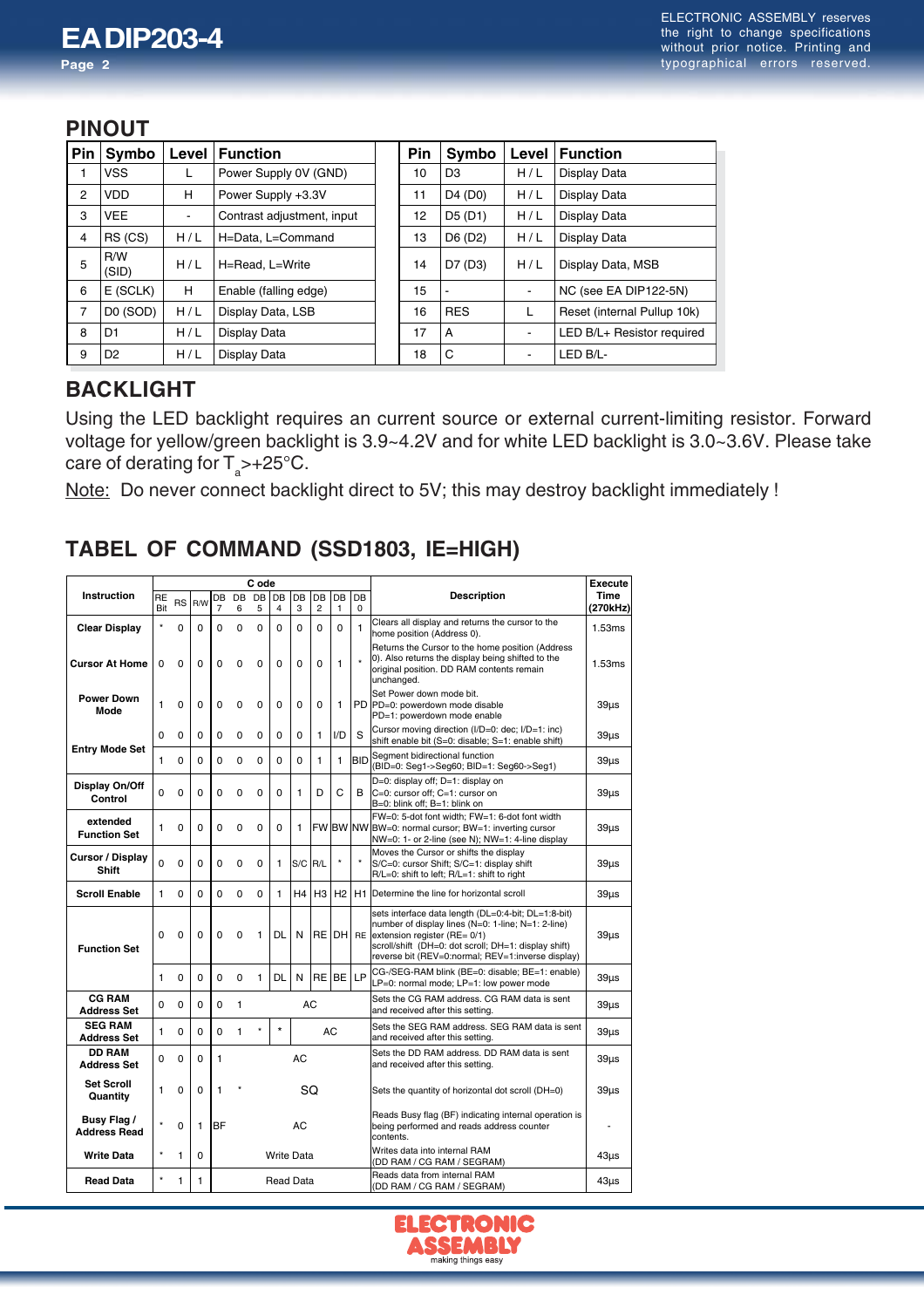## **EA DIP204-4**

**Page 3**

| <b>INITIALISATION EXAMPLE FOR 8 BIT MODE</b> |          |          |  |          |          |          |          |          |   |   |      | Addressing:                                            |           |          |
|----------------------------------------------|----------|----------|--|----------|----------|----------|----------|----------|---|---|------|--------------------------------------------------------|-----------|----------|
| <b>Command</b>                               |          |          |  |          |          |          |          |          |   |   |      | RS R/W DB7 DB6 DB5 DB4 DB3 DB2 DB1 DB0 Hex Description | 1st. line | \$00.513 |
| <b>Function Set</b>                          | $\Omega$ | $\Omega$ |  | $\Omega$ |          |          |          |          | 0 |   |      | \$34 8 bit data length, extension bit RE=1             | 2nd. line | \$20\$33 |
| ext. Function Set                            | $\Omega$ | $\Omega$ |  | $\Omega$ | $\Omega$ | $\Omega$ |          | $\Omega$ |   |   |      | \$09 4 line mode                                       | 3rd. line | \$40\$53 |
| <b>Function Set</b>                          | $\Omega$ | $\Omega$ |  | $\Omega$ |          |          |          | $\Omega$ |   |   |      | \$30 8 bit data length, extension bit RE=0             | 4th. line | \$60\$73 |
| Display ON/OFF                               | $\Omega$ | $\Omega$ |  | $\Omega$ | $\Omega$ | 0        |          |          |   |   |      | \$0F display on, cursor on, cursor blink               |           |          |
| <b>Clear Display</b>                         | $\Omega$ | $\Omega$ |  | $\Omega$ | $\Omega$ | $\Omega$ | 0        | $\Omega$ |   |   | \$01 | clear display, cursor 1st. row, 1st. line              |           |          |
| <b>Entry Mode Set</b>                        | $\Omega$ | $\Omega$ |  | $\Omega$ | $\Omega$ | $\Omega$ | $\Omega$ |          |   | 0 |      | \$06 cursor will be automatically incremented          |           |          |

Uppe<br>4bit

### **CHARACTER SET**

A full character set is built in already. Additionally to that 8 more characters can be defined individually.

### **CONTRAST ADJUSTMENT**

Pin 3 requires driving voltage for contrast VEE. Adjustment can be done by external potentiometer for example.

**Note: In contrast to many other dotmatrix lcd modules input is supplied with VDD level here !**



All versions do have a built-in temperature compensatione; so there's no more need for contrats adjustment while operation anymore.



### **CREATING YOUR OWN CHARACTERS**

All these character display modules got the feature to create 8 own characters (ASCII Codes 0..7) in addition to the 240 ROM fixed codes.

- 1.) The command "CG RAM Address Set" defines the ASCII code (Bit 3,4,5) and the dot line (Bit 0,1,2) of the new character. Example demonstrates creating ASCII code \$00.
- 2.) Doing 8 times the write command "Data Write" defines line by line the new character. 8th. byte stands for the cursor line.



3.) The new defined character can be used as a "normal" ASCII code (0..7); use with "DD RAM Address Set" and "Data Write".